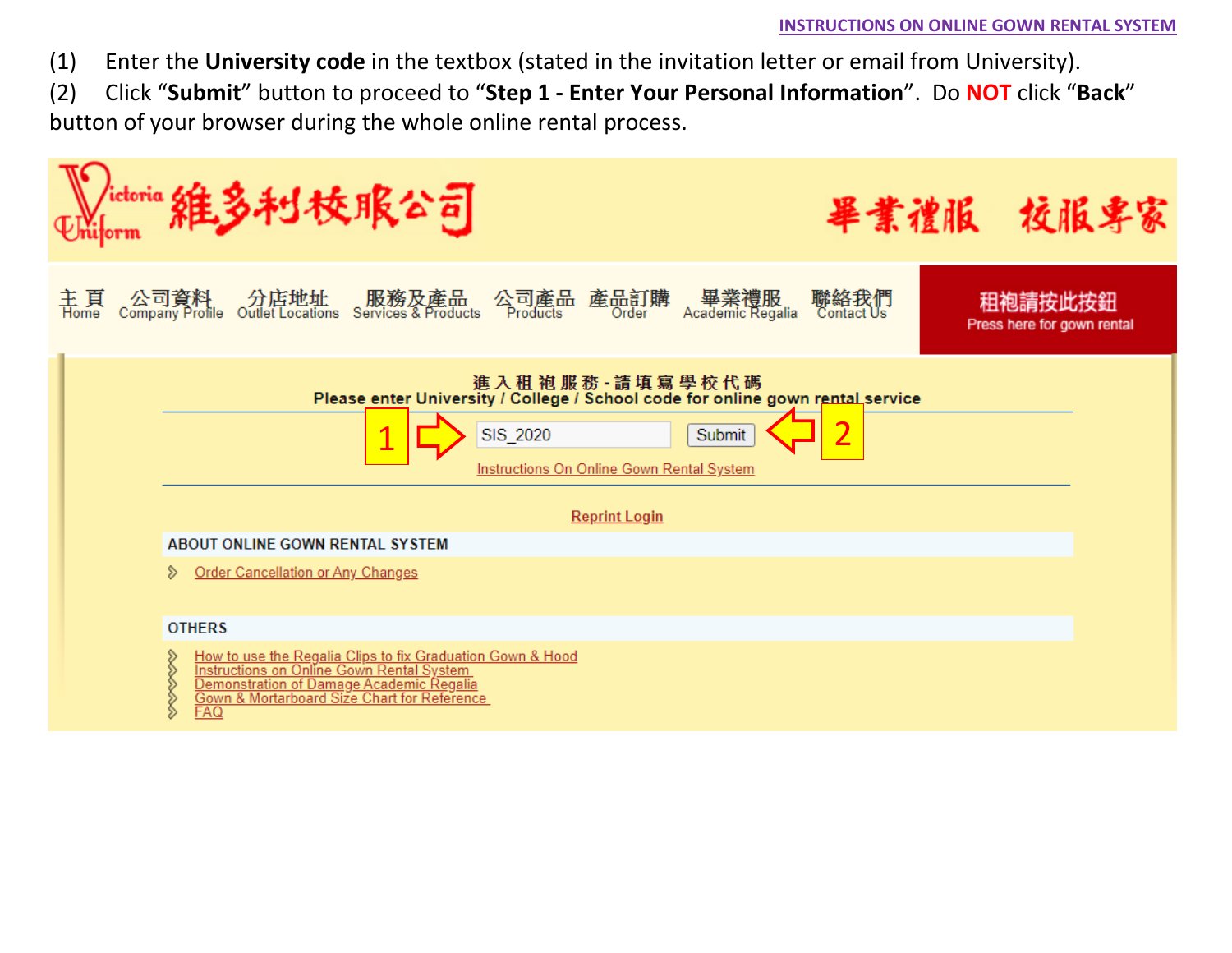## **Step 1 – Enter Your Personal Information**:

- (3) All **\*** fields must be filled in the blank.
- (4) Please insert your student ID numbers.

(5) A confirmation letter with login ID and password will be sent to your email (Please set your own password for future login). If you wish to re-print the Gown Rental & Deposit Form, you may re-print from the confirmation email.

(6) Click "**Continue**" button to proceed to "**Step 2- Enter Gown Rental Details**".

|                                     | 1. Enter Your Personal Information                                                                                 |
|-------------------------------------|--------------------------------------------------------------------------------------------------------------------|
|                                     | 3<br>* Must be filled in the blank.                                                                                |
| University / College / School Name: | Singapore International School                                                                                     |
| Student ID :                        | <b>SIS</b><br>$-13456$<br>(enter digits, please refer to your student card or school graduation invitation letter) |
| Email:                              | info@victoriauniform.com                                                                                           |
|                                     | (Confirmation e-mail will be sent to you)                                                                          |
| Password:                           |                                                                                                                    |
|                                     | (Password must be 6-20 characters for re-login purpose.)                                                           |
| Password Confirm :                  |                                                                                                                    |
| Chinese Name:                       | 陳大文<br>(Enter the Chinese name same as the one on your student card)                                               |
| English Name:                       | Chan Tai Man                                                                                                       |
|                                     | (Enter the English name same as the one on your student card)                                                      |
| Degree of Award :                   | IB bilingual diploma (#7b purple)                                                                                  |
|                                     | (same as your student card or refer to the invitation letter)                                                      |
| Gender:                             | Female<br>$\bullet$ Male                                                                                           |
| Mobile:                             | 31184396                                                                                                           |
| 6                                   | Continue<br>Reset                                                                                                  |
|                                     |                                                                                                                    |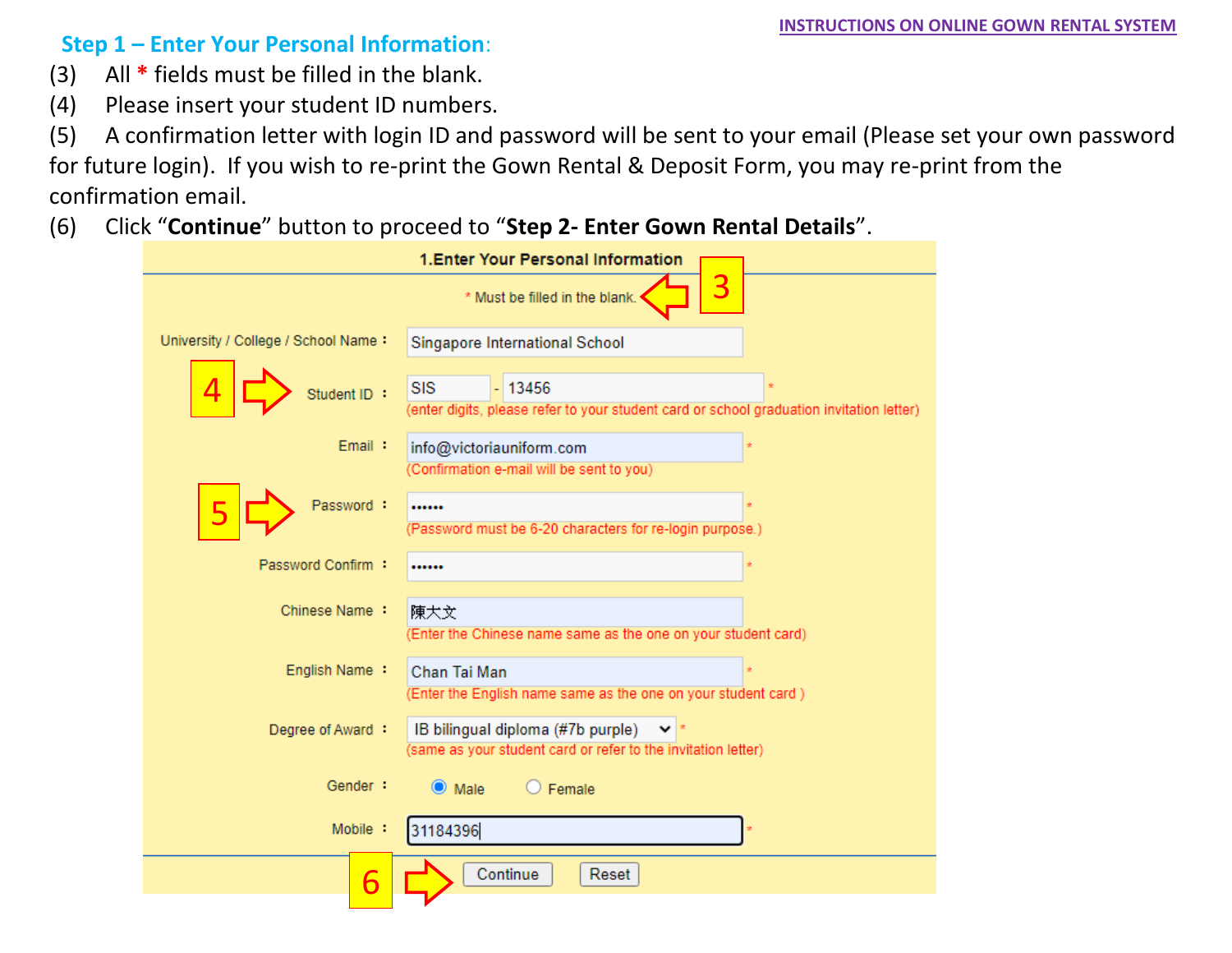## **Step 2 – Enter Gown Rental Details:**

(7) Gown & Cap sizes are measured by staff. If you can't be presented in the outlet to try on the size, please fill the appropriate size in the blank provided.

(8) Pick Up Date must be **during 22 June – 27 June 2020**

(9) Click "**Continue**" button to proceed to "**Step 3 – Order Confirmation**".

| 2. Enter Gown Rental Details                                                     |                                                                                                        |  |  |  |  |  |
|----------------------------------------------------------------------------------|--------------------------------------------------------------------------------------------------------|--|--|--|--|--|
|                                                                                  | * Must be filled in the blank.                                                                         |  |  |  |  |  |
| Gown Size                                                                        | 取袍時由店員即時度身(按 "?" 圖示可查看<br>所需尺碼);Size is measured by staff(Click<br>?" button to check the size)<br>۰   |  |  |  |  |  |
| Cap Size:                                                                        | 取袍時由店員即時度身(按 "?" 圖示可查看<br>所需尺碼);Size is measured by staff(Click<br>"?" button to check the size)<br>O) |  |  |  |  |  |
| Hood :                                                                           | Style is defined                                                                                       |  |  |  |  |  |
| Stole :                                                                          | not applicable                                                                                         |  |  |  |  |  |
|                                                                                  | 上環分店 Sheung Wan Outlet                                                                                 |  |  |  |  |  |
|                                                                                  |                                                                                                        |  |  |  |  |  |
|                                                                                  | Gown pick up and return must be<br>executed at the same outlet                                         |  |  |  |  |  |
| Pick Up & Return Outlet :                                                        | 如選擇上環寫字樓取袍,請留意辦公時間:                                                                                    |  |  |  |  |  |
|                                                                                  | (星期一至五) 10:00 - 19:00 (星期六)<br>10:00 - 13:00,星期日及公衆假期休息。                                               |  |  |  |  |  |
|                                                                                  | Mon-Fri 10am-7pm; Sat 10am-1pm;<br>Sunday & Public Holiday close.                                      |  |  |  |  |  |
| Pick Up Date                                                                     | 2020-06-24<br>The first rental period will be counted from<br>the date of gown received.               |  |  |  |  |  |
| Pick Up Time:                                                                    | $14:01 - 19:00$                                                                                        |  |  |  |  |  |
| Return Due Date                                                                  | 2020-06-29                                                                                             |  |  |  |  |  |
| University / College / School Name:                                              | Singapore International Sc                                                                             |  |  |  |  |  |
| Level:                                                                           | Secondary Level                                                                                        |  |  |  |  |  |
| Fee :<br>Deposit HK \$700/set<br>Rental Fee : HK \$0/set for the first 6<br>days |                                                                                                        |  |  |  |  |  |
| Extension Fee : HK \$150/set for 5<br>calendar days after the                    |                                                                                                        |  |  |  |  |  |
| 6-day rental period<br>Total Amount HK\$700/set                                  |                                                                                                        |  |  |  |  |  |
| Continue<br>Reset                                                                |                                                                                                        |  |  |  |  |  |
|                                                                                  |                                                                                                        |  |  |  |  |  |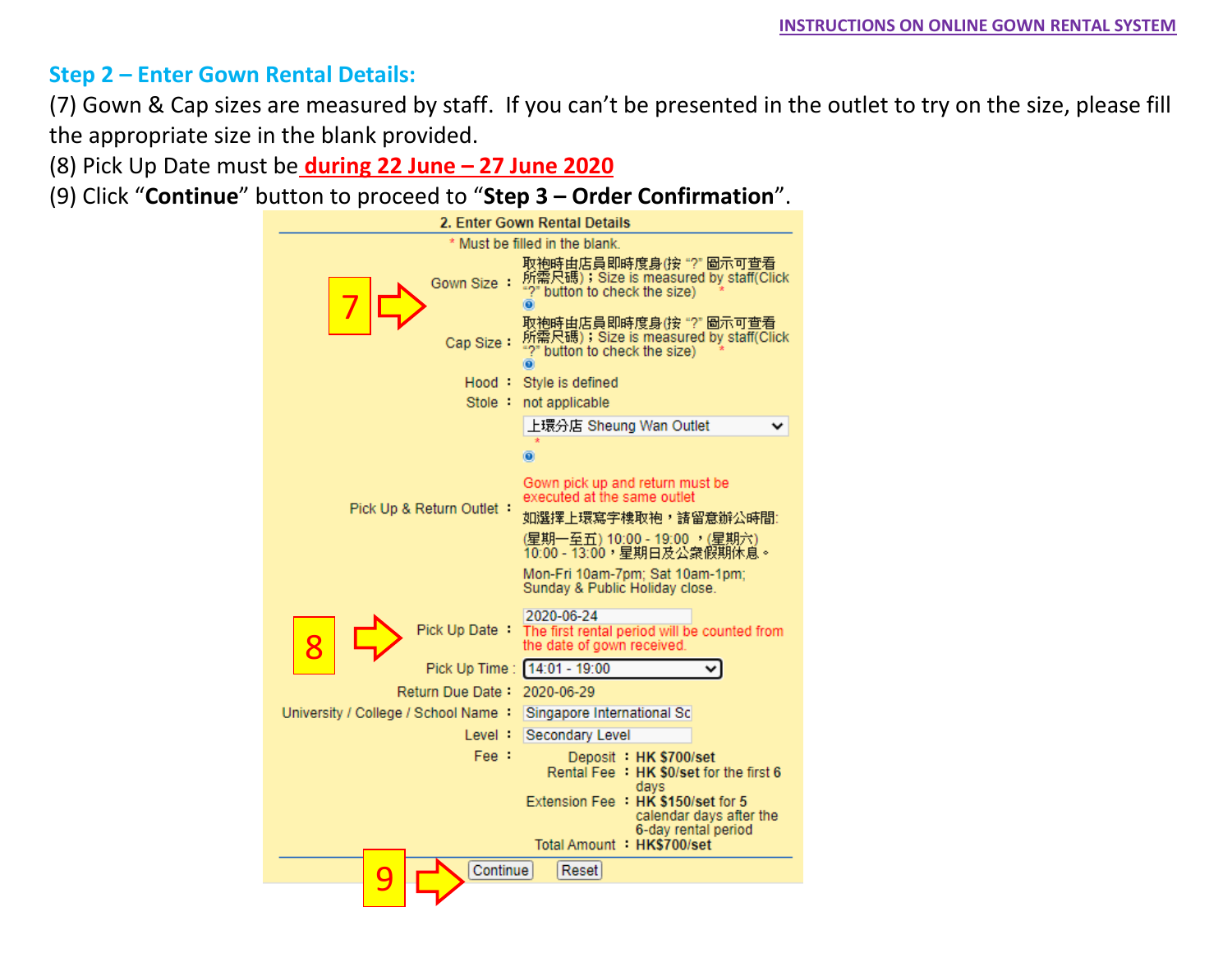## **Step 3 – Order Confirmation**:

(10) Mark sure all your personal information, gown rental details are correct and read carefully the terms & conditions.

(11) Check the box at the bottom and click "**Confirm**" button to proceed to "**Step 4 – Order Complete And Print Gown Rental & Deposit Form**".



| Rental<br><b>Items</b><br>(per set) | Quantity | <b>Size</b>                                                                                          | Deposit            | Rental<br>Fee                           | Extension<br>Fee:                          |
|-------------------------------------|----------|------------------------------------------------------------------------------------------------------|--------------------|-----------------------------------------|--------------------------------------------|
| Gown                                |          | 取袍時由店員即時度身(按"?"圖示可查看所需。<br>尺碼);Size is measured by staff(Click "?"<br>button to check the size)      |                    | HK\$0/set<br>for the<br>first 6<br>days | HK\$150/set<br>for $5$<br>calendar<br>days |
| Cap with<br>tassel                  |          | 取袍時由店員即時度身(按 \"?\" 圖示可查看所。<br>需尺碼); Size is measured by staff(Click "?"<br>button to check the size) | <b>HK\$700/set</b> |                                         |                                            |
| Hood                                |          | Style is defined                                                                                     |                    |                                         |                                            |
| <b>Stole</b>                        | $\bf{0}$ | not applicable                                                                                       |                    |                                         |                                            |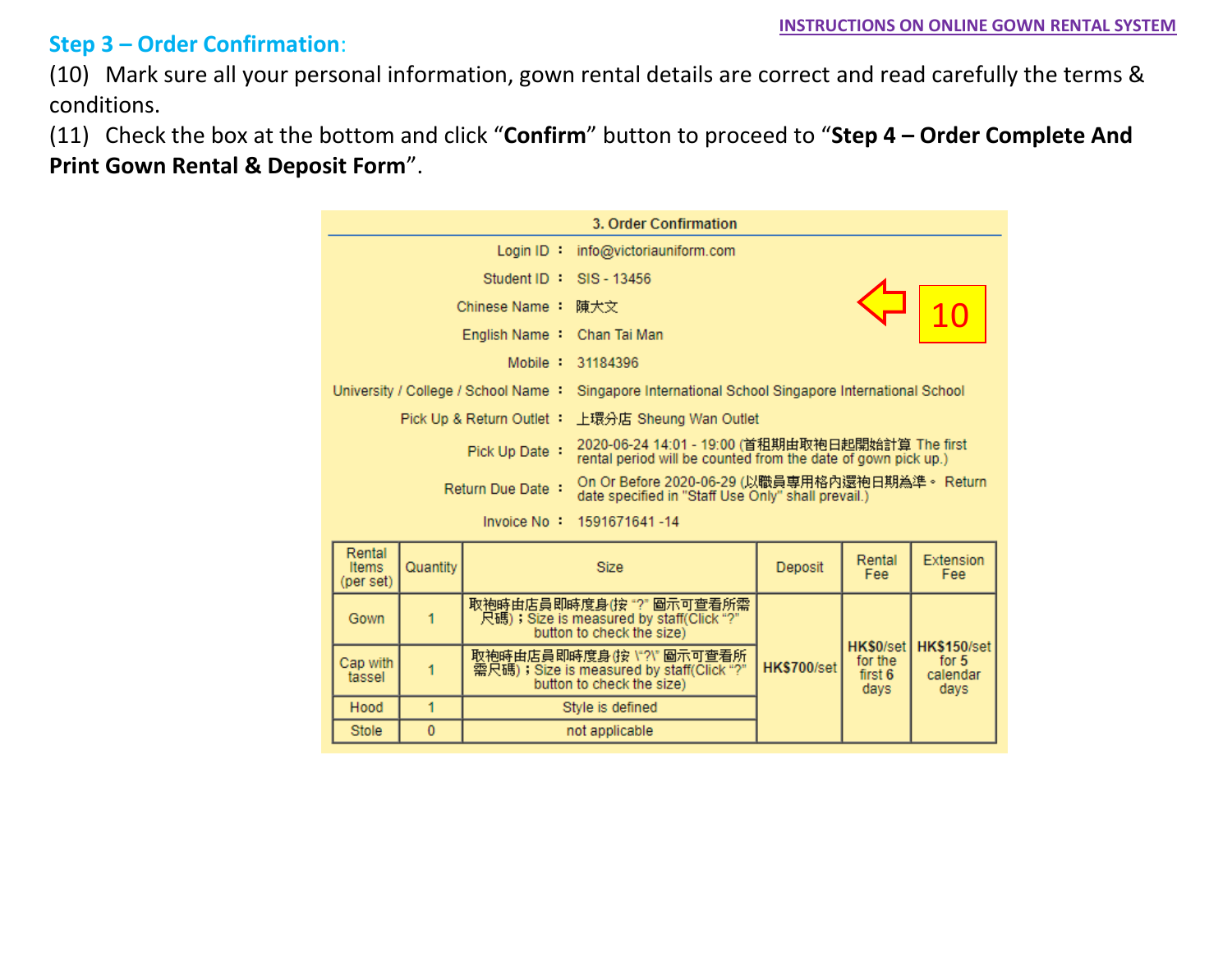Terms and Conditions:

- 1. The first rental period must be on a 6 days basis that will be counted from the date of gown pick up.
- 2. The rental fee for the first period is HK\$0 and deposit is HK\$700 for whole set. Deposit for gown. hood, stole and cap with tassel are HK\$300, HK\$200, HK\$0, HK\$200 respectively.
- 3. The extended rental period is counted on 5 days basis and the extension fee is HK\$150 /set. If it is less than 5 days, it will be counted as a 5 days period.
- 4. Change of size and model is not allowed for all rented items.
- 5. All rented items should be returned on or before the specified due date during the business hours of the specified outlet. After the specified return due date, it would be considered as a late return and the regalia rental would be renewed and extended automatically.
- 6. The extension fee will be deducted from the deposit, if necessary, when the rented items are returned.
- 7. Regalia pick-up and return must be executed at the same outlet.
- 8. This regalia rental deposit form must be brought together to the selected return outlet to complete the return procedure.
- 9. All return items should be in the same condition as they were rented. The full deposit is refundable only when the rented items are returned in good condition and before due date.
- 10. Never iron directly, apply tiepin or adhesive paper on the gown and/or hood/stole to avoid damage, such as burning mark, running yarn and pinholes or other damage.
- 11. Never fold or throw the mortarboard to avoid damage, such as broken corner.
- 12. If any returned item is confirmed to be damaged or splotched by the renter after rental, the renter is required to purchase the damaged items. The schedules of charge will vary depending on the items according to point #2 of this "Terms & Conditions".
- 13. The definition of "damage": gown and hood/stole with burning mark, running yarn, pinholes and adhesive paper mark, the corner of the cap broken. (Please refer to sample display in outlet or Victoria Uniform website)

**a** I have read through and understood all above terms and conditions. a Print dual copies of Gown Rental & Deposit Form.  $11$ Confirm